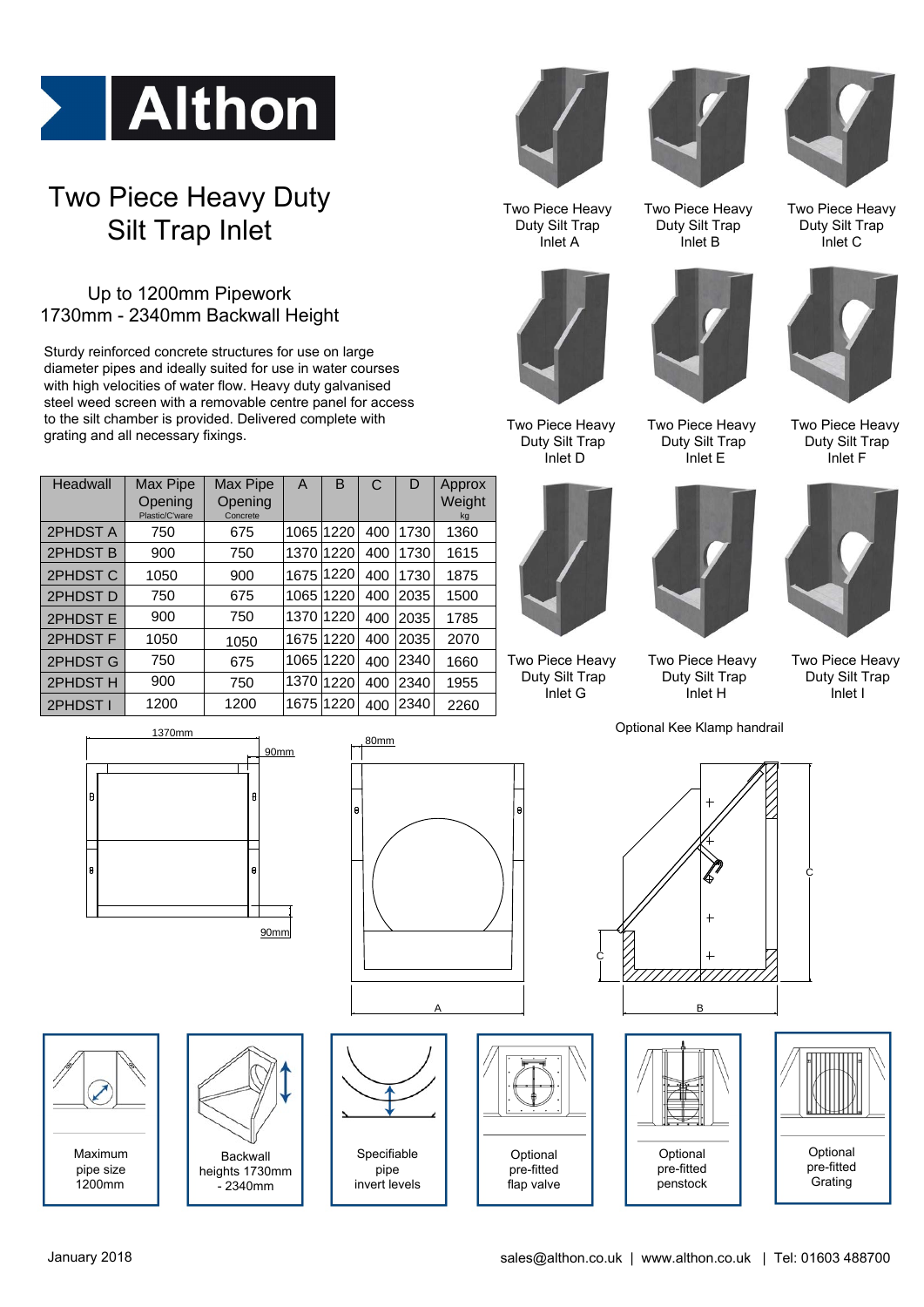

## Installation Guide

Once installed correctly the ground pressure of a headwall is low (approximately 10.5kn/m2 with 1070mm wide x 1730mm high unit) Althon suggest a minimum sub base of 200mm dry mix concrete to give a flat and level foundation to sit the headwall onto. The sub base must extend a minimum of 300mm in front of the headwall when at the head of a culvert and 300mm behind to give a total depth of footing of 2 meters to the appropriate width of the headwall.

1. Ensure that the pipe is fully fitted leaving either the first (or last) section of pipe free from backfill in order to attach to the headwall

2. Dig out the bank of the watercourse to take the size of the headwall making sure that the headwall will not protrude into the path of the water flow

3. Lay a minimum (dependant on ground conditions) of 200mm thick bed of dry mix concrete as a flat and level foundation to rest the headwall on

4. Prior to lifting and positioning the headwall attachments such as gratings and water control gear should be removed

5. Lift the back half of the headwall (with the pipe opening) into position using 2no RD20 Premium swivel lifting eye's, long chains (CHAINS MUST BE A MINIMUM OF 2000MM LONG) and suitable machinery. Before carrying out the lifting operation all relevant personnel involved should read the installation and lifting guide in this document and a detailed lift plan and risk assessment should be completed by a competent person.

• The RD20 threaded sockets for lifting are located in the top of the wing-wall

• Placing a shim at the bottom of the pipe will assist with centring it in position

• If attachments such as water control gear or gratings are to be fitted to the headwall – the pipe must be fitted flush with the inside of the back wall

• If there are no attachments to be fitted Althon recommend fitting the headwall so that the pipe protrudes 50mm through the back wall

6. If a complete watertight seal is required, mastic sealant should be applied liberally along the joint of both halves prior to lifting the second section into position

7. To install the front section of the two piece heavy duty silt trap, repeat procedure 5 to position it in place with an appropriate mastic / resin or mortar bedding between the headwall and extension. Then fit any bolt or bracketing that has been supplied in order to link the two components together

• To prevent bolts binding copper slip must be applied to the thread of all bolts

• Do not exceed a torque setting of 40Nmm² when tightening bolts

8. When satisfied with the position backfill in front and under the headwall toe with mass concrete

9. Backfill around the pipe with either mass concrete or well-compacted impervious clay. If concrete has been used around the pipe then proceed with soil backfilling to the top level of the structure ensuring good compaction as you go

10. Use an appropriate mortar or resin to fill in the gap between the pipe and headwall around the opening in the back wall of the headwall